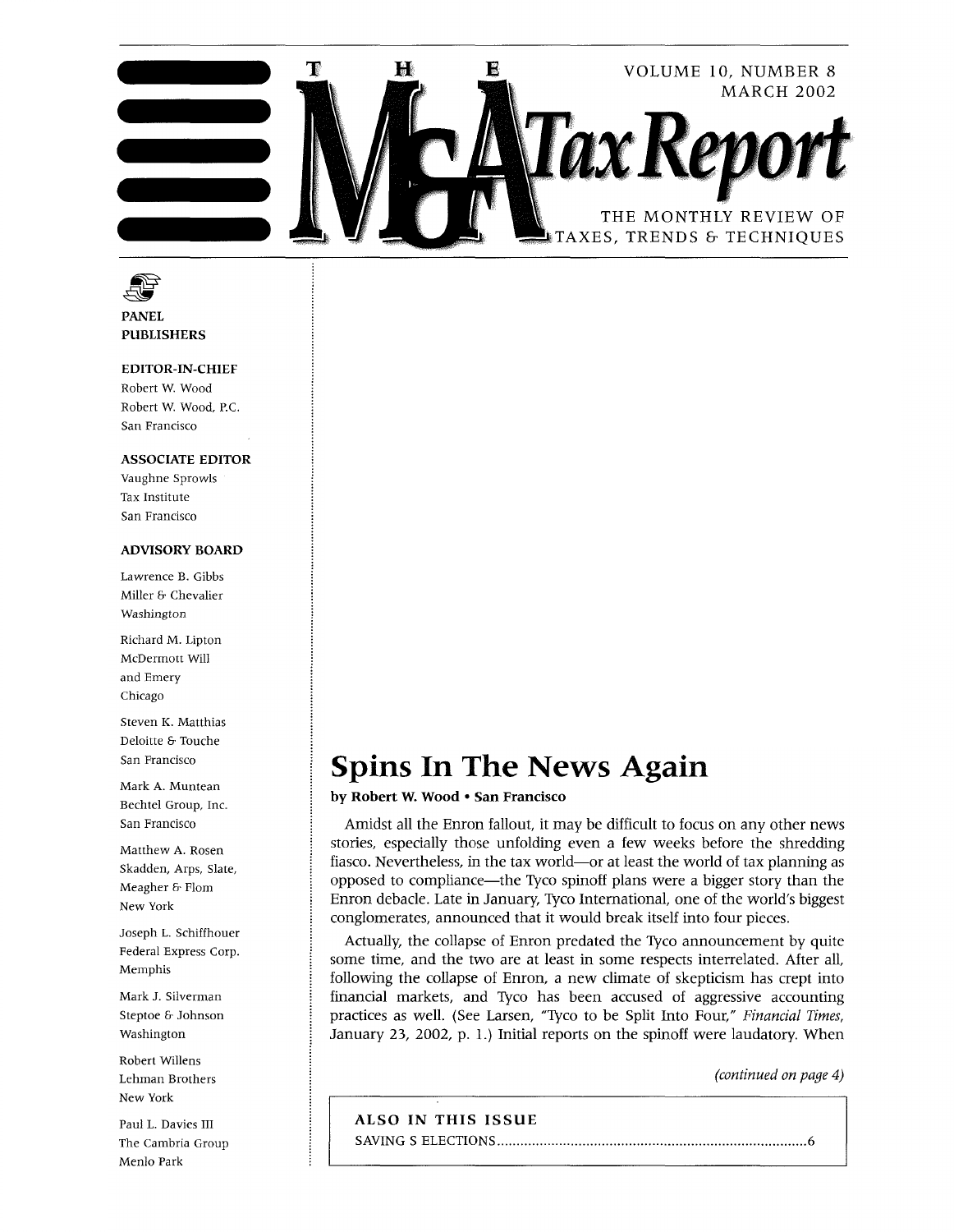# **Spins**

*(continued from page 1)* 

Tyco's chairman, Dennis Kozlowski, called for the breakup of the company, he predicted the management could boost shareholder value by 50 percent or more by selling stakes in three of the businesses and quitting the fourth. (See Chaffin, "Shareholder May Rise 50%, Says Head," *Financial Times,* January 23, 2002, p. 18.)

The idea was that the so-called "conglomerate discount" that affects pricing would be eliminated, allowing investors to choose from the particular Tyco industries in which they were most interested. Of course, some have observed that this fit and focus emphasis seems a little odd in light of Tyco's previous emphasis on synergies. In the present economic climate, breaking up may be more fashionable than hard to do, particularly after the considerable emphasis in the past about assembling Tyco's disparate pieces. More than one observer has noted that many of the mergers of the 1990s are becoming grist for today's spinoffs. Tyco, AT&T, Merck, (see

below) and Citigroup are all in this category. (See Frank, "More and More, Mergers of '90s Are Becoming Today's Spinoffs," *Wall Street Journal,* Feb. 6, 2002, p. Cl.) Citicorp plans to spin off parts of its Travelers Insurance Business.

The stories about Tyco's aims to boost shareholder value were big and brassy at the start. (See "Amid Enron's Fallout, and a Sinking Stock, Tyco Plans a Breakup," *Wall Street Journal,* January 23, 2002, p. Al.) However, that enthusiasm was short-lived. Very quickly, Tyco's boosting of shareholder value seemed to dictate a boost in the opposite direction. The company's falling stock prices caused the *Wall Street Journal* to quip: "Is the sum of the parts worth less than the whole of Tyco International Ltd.?" (See Maremont and Hechinger, "Tyco Breakup Gets Razzed by Investors," *Wall Street Journal,* January 24, 2002, p. Cl.) Indeed, Tyco and Enron have been linked, if not exactly joined at the hip—one's foibles being mixed with the other's failings. (See Coggan and Larsen, "Post -Enron Equity Fears Full 'Flight from Risk'," *Financial Times,* Feb. 6, 2002, p. 1.)

Not too long after the initial surprise spinoff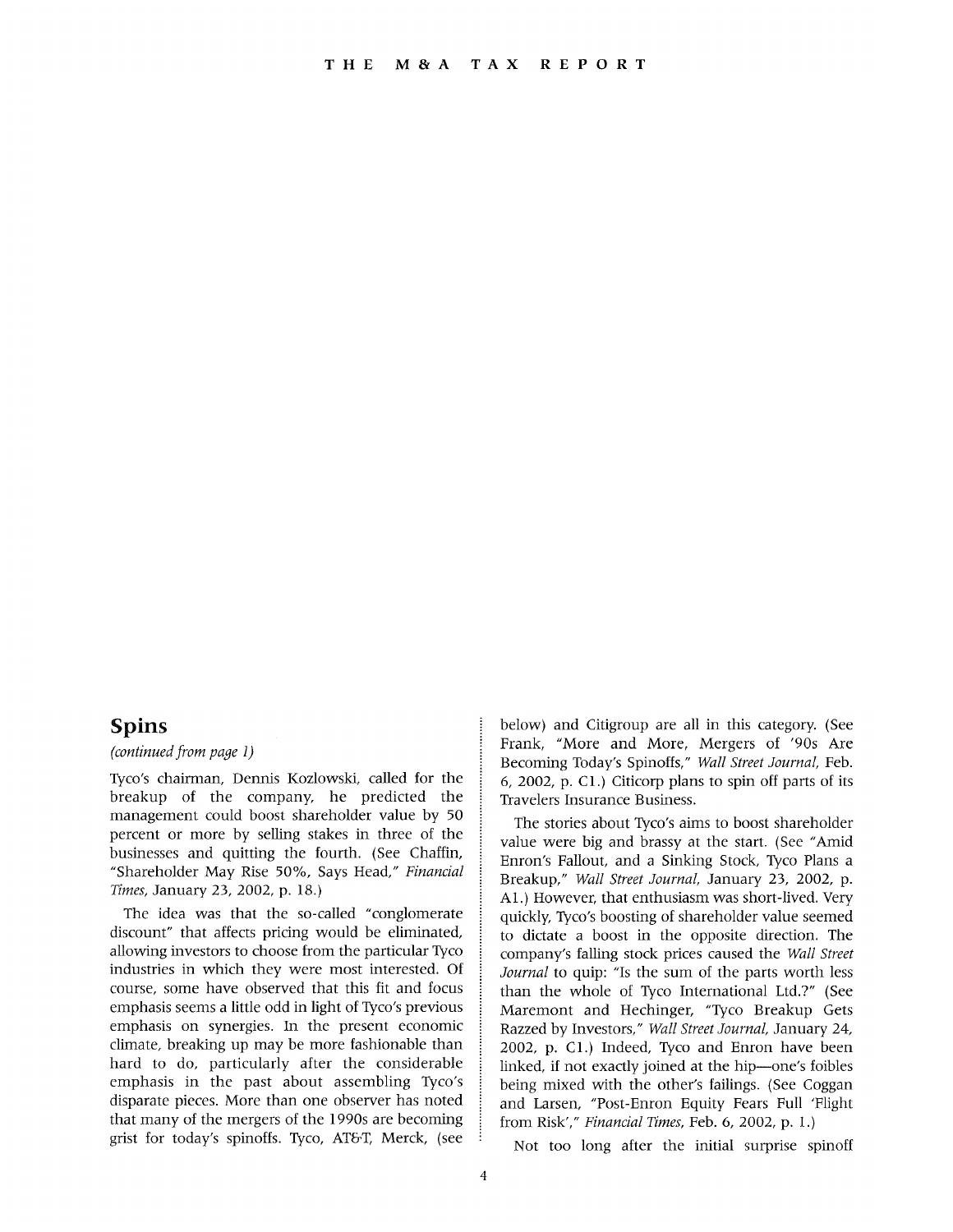announcement, it was reported that Tyco was holding preliminary discussions with a number of prospective buyers for various pieces of the conglomerate. Potential acquirers have flocked to Tyco with the hopes of getting some of its top assets, presumably at some hoped-for bargain prices. (See Frank, "Quiet Tyco Talk of Sale Sets Off Feeding Frenzy," *Wall Street Journal,* January 28,2002, p. C1.)

Even in the light of significant interest in a number of Tyco's industry operations, Tyco continues to scratch its head about how the planned mega spinoff was supposed to boost shareholder value and get a great reception on Wall Street, but the opposite has seemingly occurred. Nevertheless, Tyco initially did not back off on the plan, if anything seeming more committed than ever to seeing its newly minted divide and conquer strategy bear fruit. (See Hechinger and Johannes, "Tyco Pledges to Hasten Breakup Efforts," *Wall Street Journal,* Feb. 7, 2002, p. A3.) Then, a week later, Tyco shared some ambivalence, not surprisingly bowing to the pressure of the market. Dennis Kozlowski recently said Tyco still plans to spinoff or sell two out of its five units, but it might retain ownership of two others, plus its remaining core company. All this was said by reference to stock market conditions which didn't seem right for the original (considerably more ambitious) spinoff plan. (See Maremont, "Tyco Seems to Back Off from Breakup," *Wall Street Journal,* Feb. 14, 2002, p. A3.) The notable large spinoff still on the drawing board involves Tyco's plan to sell its plastics unit and to spinoff or sell CIT Group, the huge financial arm Tyco acquired last year (Tyco renamed it Tyco Capital before coming back to the CIT name). *(Id.)* 

How does this all fit into Section 355 doctrine for us tax folks?

# **Spinoffs and Business Purpose**

It is axiomatic that for a spinoff to qualify for taxfree treatment, the distribution must be undertaken for real and substantial non-federal tax purposes that are germane to the business of the distributing corporation and/or the controlled corporation (or the affiliated group of the distributing corporation). Moreover, the regulations require a business purpose for the stock distribution itself and for the entity that is split. Since "fit and focus" sounds almost trite, the often-important question is whether cost savings can be achieved. As most *M&A Tax Report* readers will recall, Revenue Procedure 96-30, 1996-1 C.B. 696, gives the Service's blessing on cost savings as a good business purpose. Of course, the savings have to be "significant." Apart from defining just what significant may be, one can also argue exactly what "costs" are, and one can even haggle over the definition of the term "savings."

Revenue Procedure 96-30 does offer some guidance and some comparative language and even percentages to help one over these various humps. One of the tricky points, though, is that in addition to demonstrating why the spin will result in "significant cost savings," one must be cognizant that there may be "available alternatives" other than the spin. That, of course, will make the spinoff (at least on a tax-free basis) unavailable if those available alternatives are "neither impractical nor unduly expensive." Here, again, there can be a host of definitional problems. (For details, see Wood, "Spinoffs and Cost Savings: Is it *the Business Purpose?" Vol. 7, No. 12, M&A Tax Report,* July 1999, p. 1.)

# **Is Breaking Up Hard or Easy?**

At a time like this, the old saw that "breaking up is hard to do" is bound to get lots of media play. (See Sullivan, "Why Breaking Up is Hard to Do," *Financial Times,* January 28, 2002, p. 22.) And so it goes. But ultimately, no one knows if a market reaction such as has occurred with Tyco will eventually mean that spinoff doctrine needs to be changed. That seems unlikely. Yet one wonders whether the usual drill about fit and focus will receive the same reception from the Service. Think this will come up in your next ruling conference?

DuPont has also announced that it will sell or spinoff its core nylon, polyester, and Lycra businesses by the end of 2003. Although presumably not too many readers (other than *M&A Tax Report* readers!) are worried about business purpose and other Section 355 niceties in such public announcements, DuPont has been under pressure to sluff off the slower growing businesses and to instead concentrate on high growth prospects. The latter include electronics, chemicals, biotechnology, and specialized plastics. (See Warren, "DuPont Co. to Shed by End of Next Year Businesses in Nylon, Polyester and Lycra," *Wall Street Journal,* Feb. 12, 2002, p. A2.) DuPont hired Morgan Stanley to advise it on this ambitious plan, a plan that would create the world's largest integrated textile fibers group with \$6.5 billion in annual sales. (See Bowe, "DuPont to Spin Off Textiles Units in Bid for Growth," *Financial Times,* Feb. 12, 2002, p. 17.)

## **Other Spins**

Before leaving spinoffs, we need to note a few announcements aside from the Tyco behemoth. Allergan has announced plans to spin off its optical device maker. The idea? To allow the optical device business to better focus on the fast-growing market for specialty drugs. The optical business, to be called Advanced Medical Optics, Inc., is to be distributed as a tax-free dividend to shareholders in mid-2002.